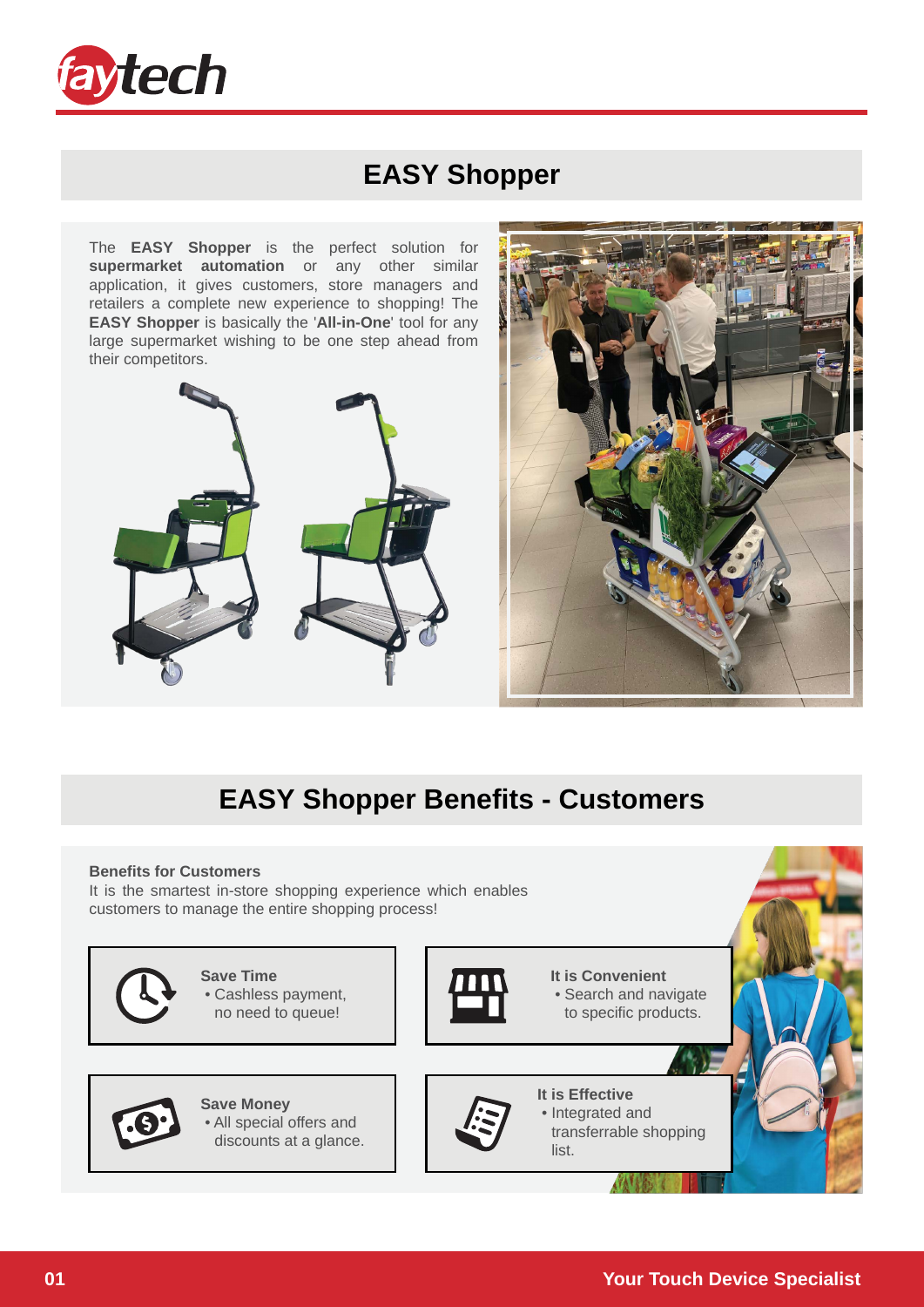#### **EASY Shopper Benefits - Implementors**

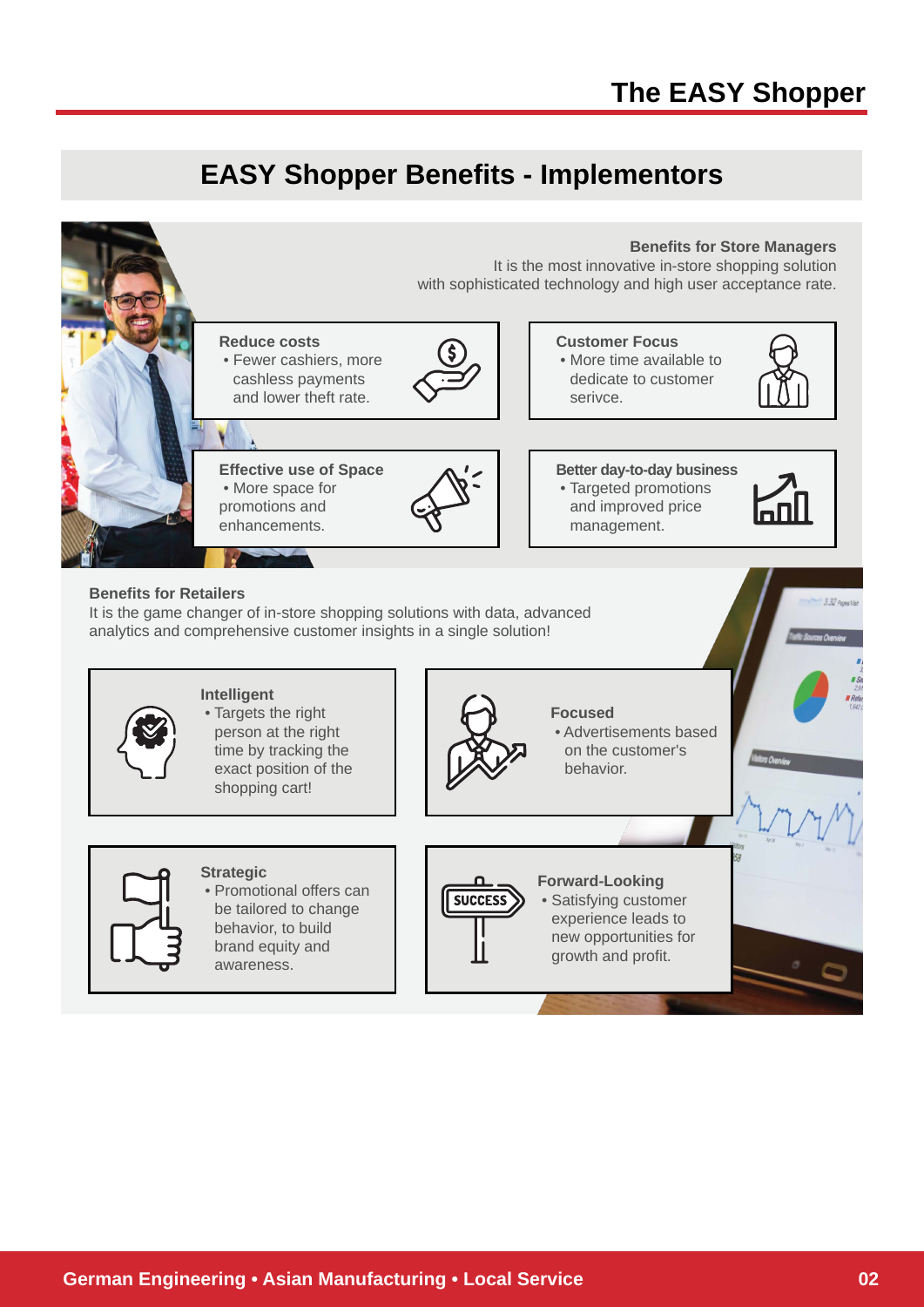

## **EASY Shopper Features (part 1)**



**Housing** The EASY Shopper consists of an aluminum housing which is both strong and little Resident that the consistence is 1965 and the strong set destruction of the strong for the strong set of the strong for the strong light. Besides this, the complete cart is IP65-rated, making it water- and dustproof. A spray paint coating will finish the design of the cart.

The CPU of the shopping cart is real industrial, making it suitable for any environment! It is powered by the powerful Intel® Pentium® N4200 QuadCore CPU 4GByte RAM, 128G SSD and Intel's HD Graphic chipset.





There are different operating systems available to be used with the EASY Shopper, currently Linux Ubuntu or Windows 10 are the standard options. Software suits are possible upon discussion of the project!

The cart can be very easily charged overnight using the 2-pin connector on the side. The battery pack within the cart has a lifetime of at least 18 hours, making it a suitable application for any supermarket!





The EASY Shopper can be easily operated using a 10-point capacitive touch screen, edge-to-edge cover glass, with 7H and IK08 protection glass. Making the glass strong and robust! Besides this, the touch screen is optically bonded and has anti-glare surface treatment.

The EASY shopper has integrated Wi-Fi, in order to stay connected to the main **channel in the Wi-Fi**<br>hub and track all the statistics related to purchases, log-ins and any software **wi-Fi** problem that might occur. It is also the perfect method to implement software updates or change any internal settings using Wi-Fi.

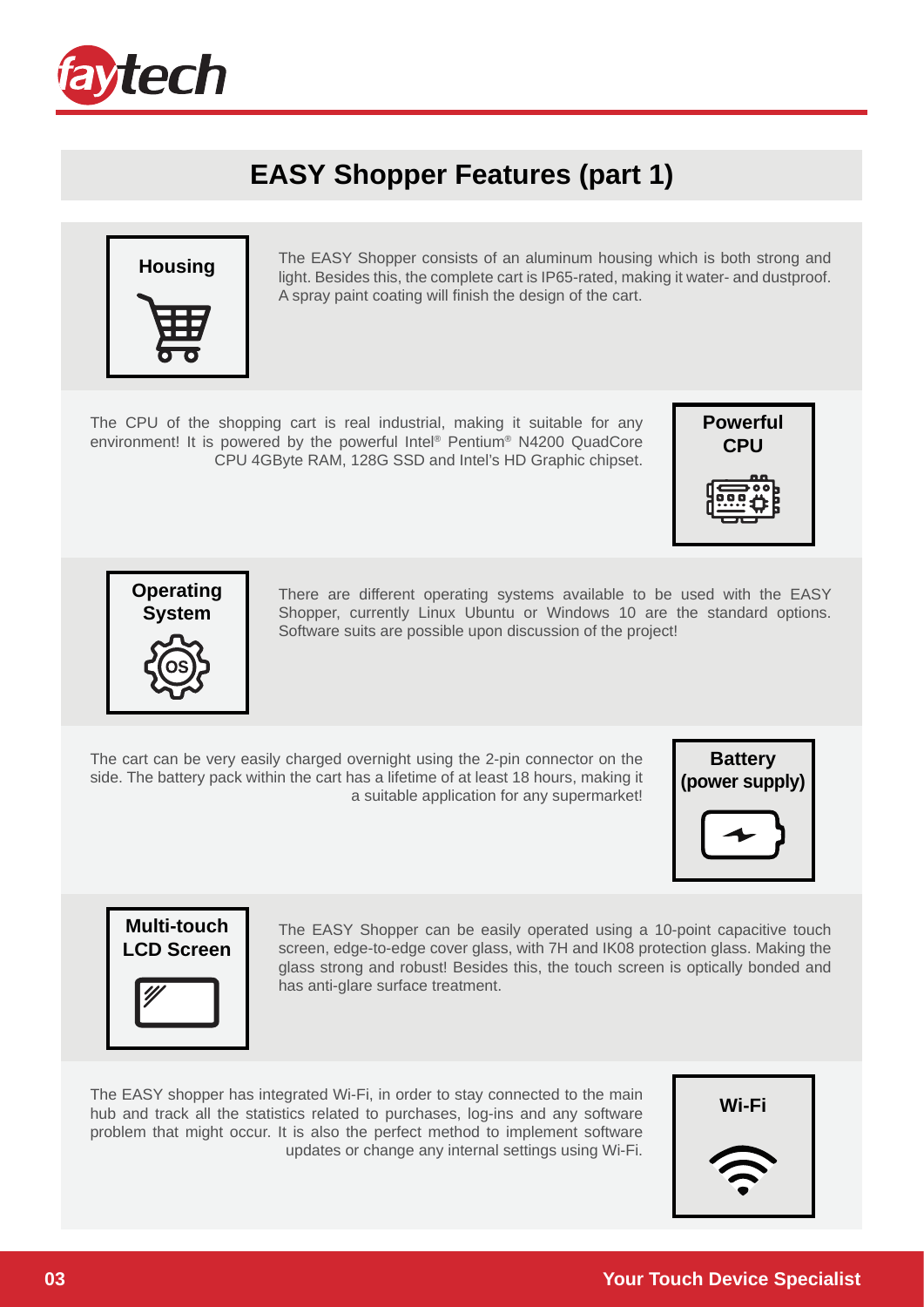### **EASY Shopper Features (part 2)**



This allows the shopping cart to stay connected at all times with the main hub. Even when the shopping cart is not in-range of the Wi-Fi. Especially convenient with stores having large parking lots!

In order to precisely track the position of each cart, there is a built-in GPS system. This will ensure the protection and safety of the shopping carts but also support the customers in finding their way around in the store itself!



**Integrated camera**



With two camera's, one on the top and one on the bottom, it is so easy to track the exact selected products. This camera is perfect in combination with any product recognition software in the market, making this a true industrial 4.0 product!

The loading cell accurately tracks the weight of each product which is loaded onto the cart with customizable options for bags, crates and any other packaging solution. This load cell is directly linked to the mainboard / PC to correctly track each product.





The barcode scanner allows an overall easy-use of the shopping cart for the customers. It allows the customer to scan the products, but also the codes in APPs or on customer cards.

The EASY Shopper is equipped with a children seat in order to safely position the child into the cart. The maximum weight for this children seat is 15kg, but can be customized to hold more on request.